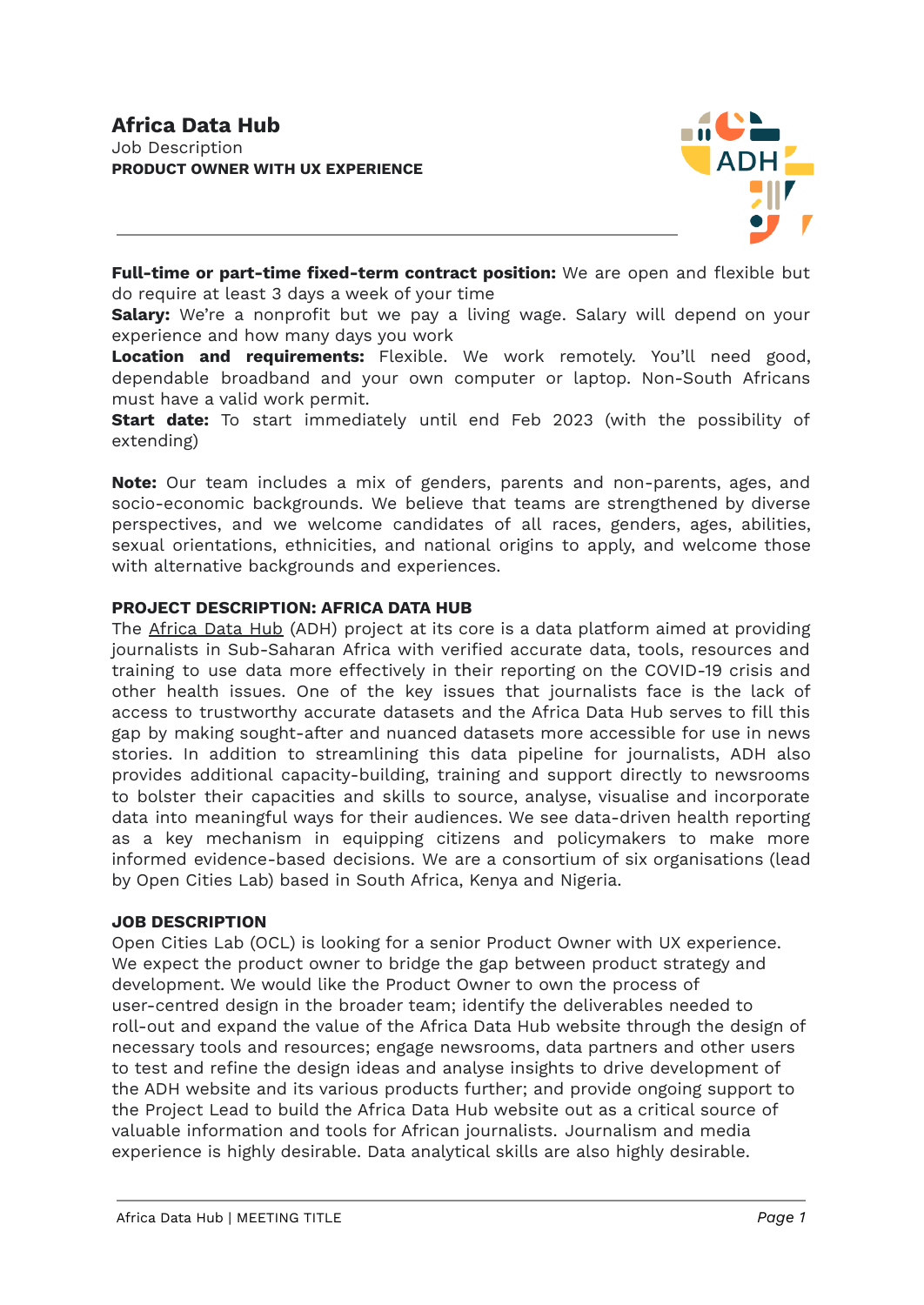# **Responsibilities include but are not limited to:**

*Leadership and Product Owner expectations:*

- Understanding the ADH vision and strategy and inputting on additional strategic ideas
- Understanding and identifying the deliverables needed to rollout parts of the strategy related to the ADH website
- Owning & leading the processes needed to implement updates on the ADH site
- Briefing in the necessary team members on expected tasks
- Driving deliverable timelines
- Crisis management when deadlines are at risk
- Acting as the touchpoint for all moving parts of the project
- Strong knowledge of Google Analytics
- Motivating the project team
- Reporting into the project lead on website activity

# *UX Design expectations:*

- Defining, exploring, and creating new features/assets for the Africa Data Hub website that align with the ADH brand in ethos and aesthetic
- Conducting needs assessments and in-depth user experience research
- Analysing requirements and insights from partners and designing wireframes, as necessary
- Work with a remote UI designer who will develop your wireframes into a live interface via Webflow
- Evaluating and testing those ideas, including coordinating requisite user testing
- Iterating on, or refining, this work, i.e exploring alternative flows or layouts, based on feedback and other inputs from partners and stakeholders
- Strong knowledge of SEO and website data analytics and implementation of strategies to bolster the ADH website

### **Skills required**

- Ability to own the ADH vision and is able to ensure that the vision is realised in the designs
- Ability to drive towards the ADH goals without letting outside forces distract from a quality delivery
- Ability to turn insights from users into user-centred designs
- Ability to translate extensive design processes into smaller, more concrete and manageable tasks that can be accomplished with available resources on the team
- Skills in data analysis and interpreting statistics to support the development of ADH-driven research is a plus
- Strong English copywriting and editing skills
- The ability to work well under pressure in order to meet deadlines often with quick turnaround times
- An eye for detail and the ability to work accurately